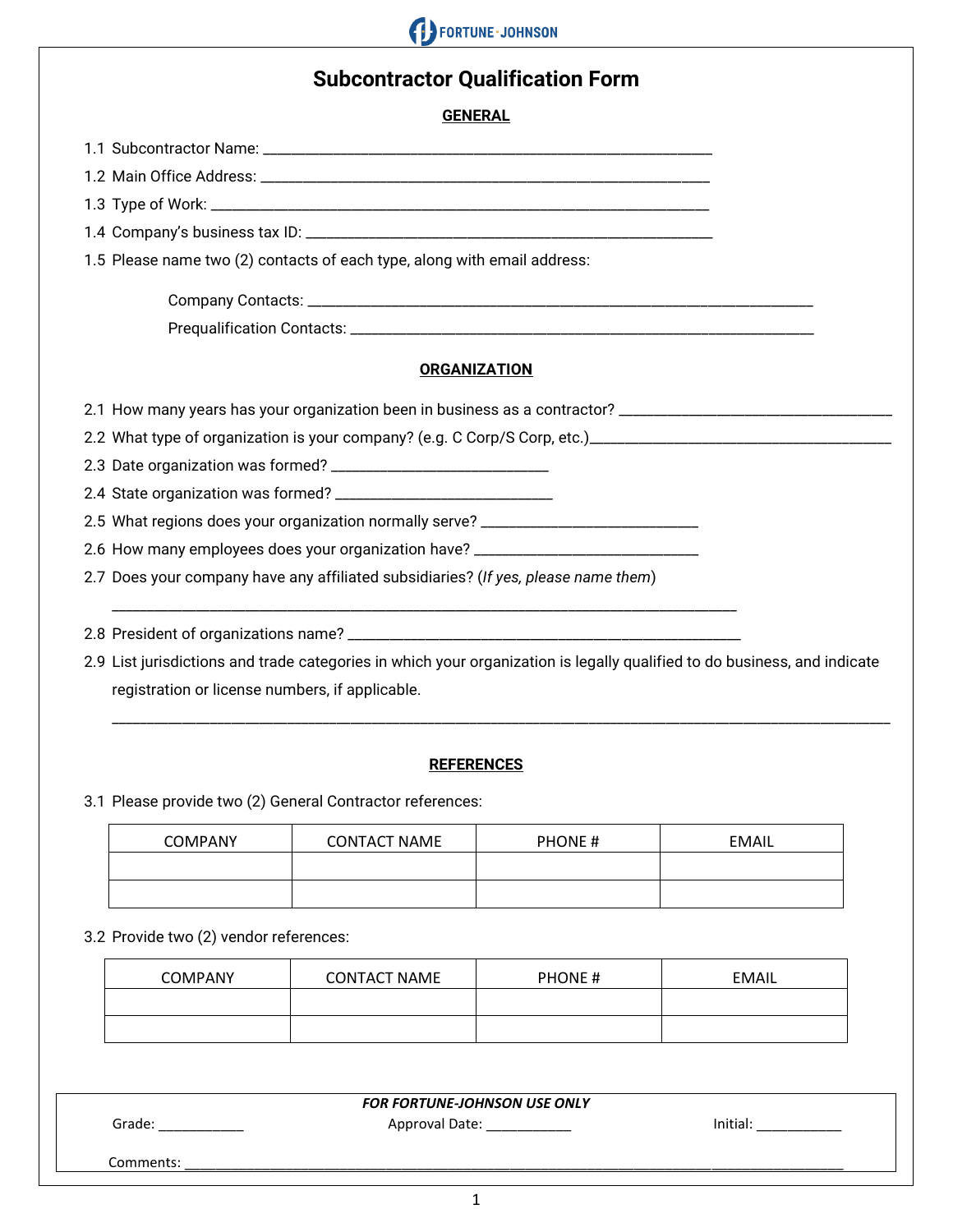

#### **EXPERIENCE**

4.1 List the categories of work that your organization normally performs with its own forces.

4.2 What percentage of your company's work is normally subcontracted? \_\_\_\_\_\_\_\_\_\_\_\_\_\_\_\_\_\_\_\_\_\_\_\_\_\_\_

4.3 What is the largest dollar volume job you expect to do this year? (*please specify type of project in your response*)

\_\_\_\_\_\_\_\_\_\_\_\_\_\_\_\_\_\_\_\_\_\_\_\_\_\_\_\_\_\_\_\_\_\_\_\_\_\_\_\_\_\_\_\_\_\_\_\_\_\_\_\_\_\_\_\_\_\_\_\_\_\_\_\_\_\_\_\_\_\_\_\_\_\_\_\_\_\_\_\_\_\_\_\_\_\_\_\_\_\_\_\_\_\_\_\_\_\_\_\_\_\_\_\_\_\_\_\_\_\_\_

- \_\_\_\_\_\_\_\_\_\_\_\_\_\_\_\_\_\_\_\_\_\_\_\_\_\_\_\_\_\_\_\_\_\_\_\_\_\_\_\_\_\_\_\_\_\_\_\_\_\_\_\_\_\_\_\_\_\_\_\_\_\_\_\_\_\_\_\_\_\_\_\_\_\_\_ 4.4 What is the dollar value of the largest project your company has ever completed? \_\_\_\_\_\_\_\_\_\_\_\_\_\_\_\_\_\_\_\_\_\_\_\_\_
- 4.5 What is your expected annual volume this year? \_\_\_\_\_\_\_\_\_\_\_\_\_\_\_\_\_\_\_\_\_\_\_\_\_\_\_\_\_
- 4.6 How many projects do you expect to complete within the next 12 months? \_\_\_\_\_\_
- 4.7 List the major construction projects your organization has currently in progress (provide all information below): *If you have more than ten (10) projects in progress, please provide as an attachment*

| PROJECT NAME | <b>GENERAL</b><br>CONTRACTOR | <b>CONTRACT VALUE</b> | <b>CURRENT</b><br><b>COMPLETION</b><br>PERCENT% | <b>COMPLETION DATE</b> |
|--------------|------------------------------|-----------------------|-------------------------------------------------|------------------------|
|              |                              |                       |                                                 |                        |
|              |                              |                       |                                                 |                        |
|              |                              |                       |                                                 |                        |
|              |                              |                       |                                                 |                        |
|              |                              |                       |                                                 |                        |
|              |                              |                       |                                                 |                        |
|              |                              |                       |                                                 |                        |
|              |                              |                       |                                                 |                        |
|              |                              |                       |                                                 |                        |
|              |                              |                       |                                                 |                        |

#### **CLAIMS & SUITS**

(*If the answer to any of the following questions is yes, please attach details.)*

- 5.1 Has your organization ever failed to complete any work awarded to it? \_\_\_\_\_\_
- 5.2 Are there any judgements, claims, arbitration proceedings, or suits pending or outstanding against your organization or its officers within the last five years? \_\_
- 5.3 Has your organization filed any lawsuits or requested arbitration with regards to construction contracts within the last five years? \_\_\_

\_\_\_\_\_\_\_\_\_\_\_\_\_\_\_\_\_\_\_\_\_\_\_\_\_\_\_\_\_\_\_\_\_\_\_\_\_\_\_\_\_\_\_\_\_\_\_\_\_\_\_\_\_\_\_\_\_\_\_\_\_\_\_\_\_\_\_\_\_\_\_\_\_\_\_\_\_\_\_\_\_\_\_\_\_\_\_\_\_\_\_\_\_\_\_\_\_\_\_\_\_\_\_\_\_\_\_

5.4 Any active litigation with Owners/General Contractors? (*If yes, please explain*)

5.5 Has your company ever been assessed liquidated damages? (*If yes, please explain*)

5.6 Has your company ever petitioned for bankruptcy, failed in business, defaulted or been terminated on a contract? (*If yes, please explain*)

\_\_\_\_\_\_\_\_\_\_\_\_\_\_\_\_\_\_\_\_\_\_\_\_\_\_\_\_\_\_\_\_\_\_\_\_\_\_\_\_\_\_\_\_\_\_\_\_\_\_\_\_\_\_\_\_\_\_\_\_\_\_\_\_\_\_\_\_\_\_\_\_\_\_\_\_\_\_\_\_\_\_\_\_\_\_\_\_\_\_\_\_\_\_\_\_\_\_\_\_\_\_\_\_\_\_\_

\_\_\_\_\_\_\_\_\_\_\_\_\_\_\_\_\_\_\_\_\_\_\_\_\_\_\_\_\_\_\_\_\_\_\_\_\_\_\_\_\_\_\_\_\_\_\_\_\_\_\_\_\_\_\_\_\_\_\_\_\_\_\_\_\_\_\_\_\_\_\_\_\_\_\_\_\_\_\_\_\_\_\_\_\_\_\_\_\_\_\_\_\_\_\_\_\_\_\_\_\_\_\_\_\_\_\_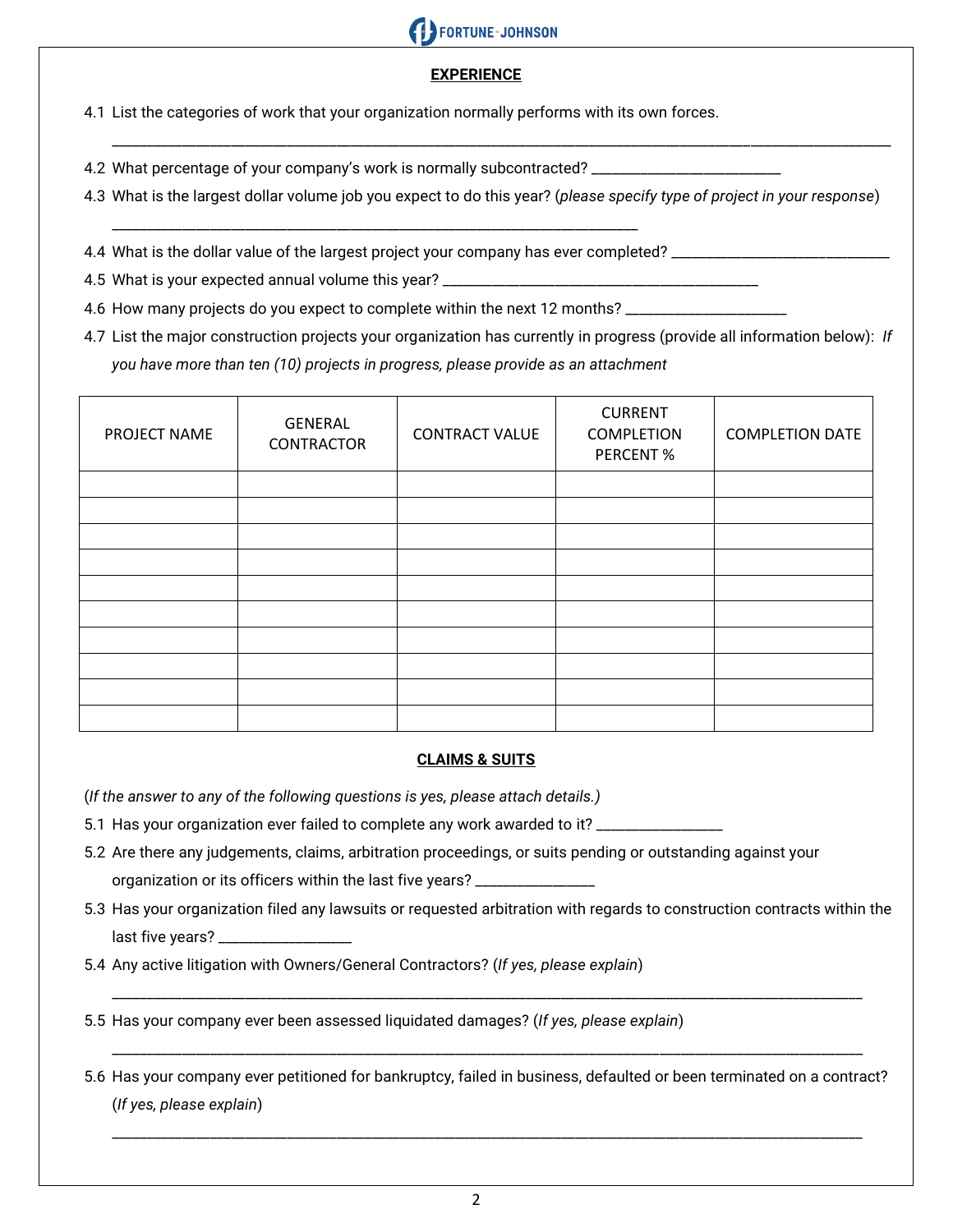

#### **CLAIMS & SUITS**

5.7 Has your company ever had a claim made against it for improper, delayed, defective or non-compliant work, or failure to meet warranty obligations? (*If yes, please explain*)

\_\_\_\_\_\_\_\_\_\_\_\_\_\_\_\_\_\_\_\_\_\_\_\_\_\_\_\_\_\_\_\_\_\_\_\_\_\_\_\_\_\_\_\_\_\_\_\_\_\_\_\_\_\_\_\_\_\_\_\_\_\_\_\_\_\_\_\_\_\_\_\_\_\_\_\_\_\_\_\_\_\_\_\_\_\_\_\_\_\_\_\_\_\_\_\_\_\_\_\_\_\_\_\_\_\_\_

- 5.8 Has your company ever had its license revoked or suspended? (*If yes, please explain*)
- 5.9 Have any owners, officers, or major shareholders of your company even been indicted or convicted of any felony or other criminal conduct? (*If yes, please explain*)

\_\_\_\_\_\_\_\_\_\_\_\_\_\_\_\_\_\_\_\_\_\_\_\_\_\_\_\_\_\_\_\_\_\_\_\_\_\_\_\_\_\_\_\_\_\_\_\_\_\_\_\_\_\_\_\_\_\_\_\_\_\_\_\_\_\_\_\_\_\_\_\_\_\_\_\_\_\_\_\_\_\_\_\_\_\_\_\_\_\_\_\_\_\_\_\_\_\_\_\_\_\_\_\_\_\_\_

\_\_\_\_\_\_\_\_\_\_\_\_\_\_\_\_\_\_\_\_\_\_\_\_\_\_\_\_\_\_\_\_\_\_\_\_\_\_\_\_\_\_\_\_\_\_\_\_\_\_\_\_\_\_\_\_\_\_\_\_\_\_\_\_\_\_\_\_\_\_\_\_\_\_\_\_\_\_\_\_\_\_\_\_\_\_\_\_\_\_\_\_\_\_\_\_\_\_\_\_\_\_\_\_\_\_\_

#### **FINANCIAL**

## **Provide your most recent audited, reviewed, compiled or in house year-end financial statements (balance and P&L) to: Megan Connor at mconnor@fortune-johnson.com or Karen White at kwhite@fortune-johnson.com.**

6.1 Name and address of firm preparing financial statements, if audited or reviewed: \_\_\_

6.2 Please provide contact at your organization for obtaining the financial statements:

Name: Email: \_\_\_\_\_\_\_\_\_\_\_\_\_\_\_\_\_\_\_\_\_\_\_\_\_\_\_\_\_\_\_\_\_\_\_\_\_\_\_

Phone Number: \_\_\_\_\_\_\_\_\_\_\_\_\_\_\_\_\_\_\_\_\_\_\_\_\_\_\_\_\_\_\_

6.3 Bank Name: \_\_\_\_

6.4 Total Line of Credit: \_\_\_\_\_

6.5 Line of Credit Available:

6.6 Bank Contact Name: \_\_\_\_\_\_\_\_\_\_\_\_\_\_\_\_\_\_\_\_\_\_\_\_\_\_\_\_\_\_\_\_

6.7 Bank Contact Phone:

6.8 Bank Contact Email:

6.9 Bank references, include bank name, address, contact person, and phone number:

#### **INSURANCE**

\_\_\_\_\_\_\_\_\_\_\_\_\_\_\_\_\_\_\_\_\_\_\_\_\_\_\_\_\_\_\_\_\_\_\_\_\_\_\_\_\_\_\_\_\_\_\_\_\_\_\_\_\_\_\_\_\_\_\_\_\_\_\_\_\_\_\_\_\_\_\_\_\_\_\_\_\_\_\_\_\_\_\_\_\_\_\_\_\_\_\_\_\_\_\_\_\_\_\_\_\_\_\_\_\_\_\_\_\_\_\_

Provide details of your current insurance policies and your sample certificate. *Limits must be included.*

- 7.1 Confirm that your company's insurance carriers carry an AM Best Rating of A VIII or better? Yes  $\Omega$  No  $\Omega$
- 7.2 Does your liability carrier provide additional insured equal to CG 20 10 11-85 and CG 20 37 07-04 for ongoing and completed operations? Yes  $\overline{O}$  No  $\overline{O}$
- 7.3 Does your liability carrier provide per project aggregate, primary, non-contributory, and waiver of subrogation for all written contracts? Yes\_ $O_{\text{N}}$  No\_ $O_{\text{N}}$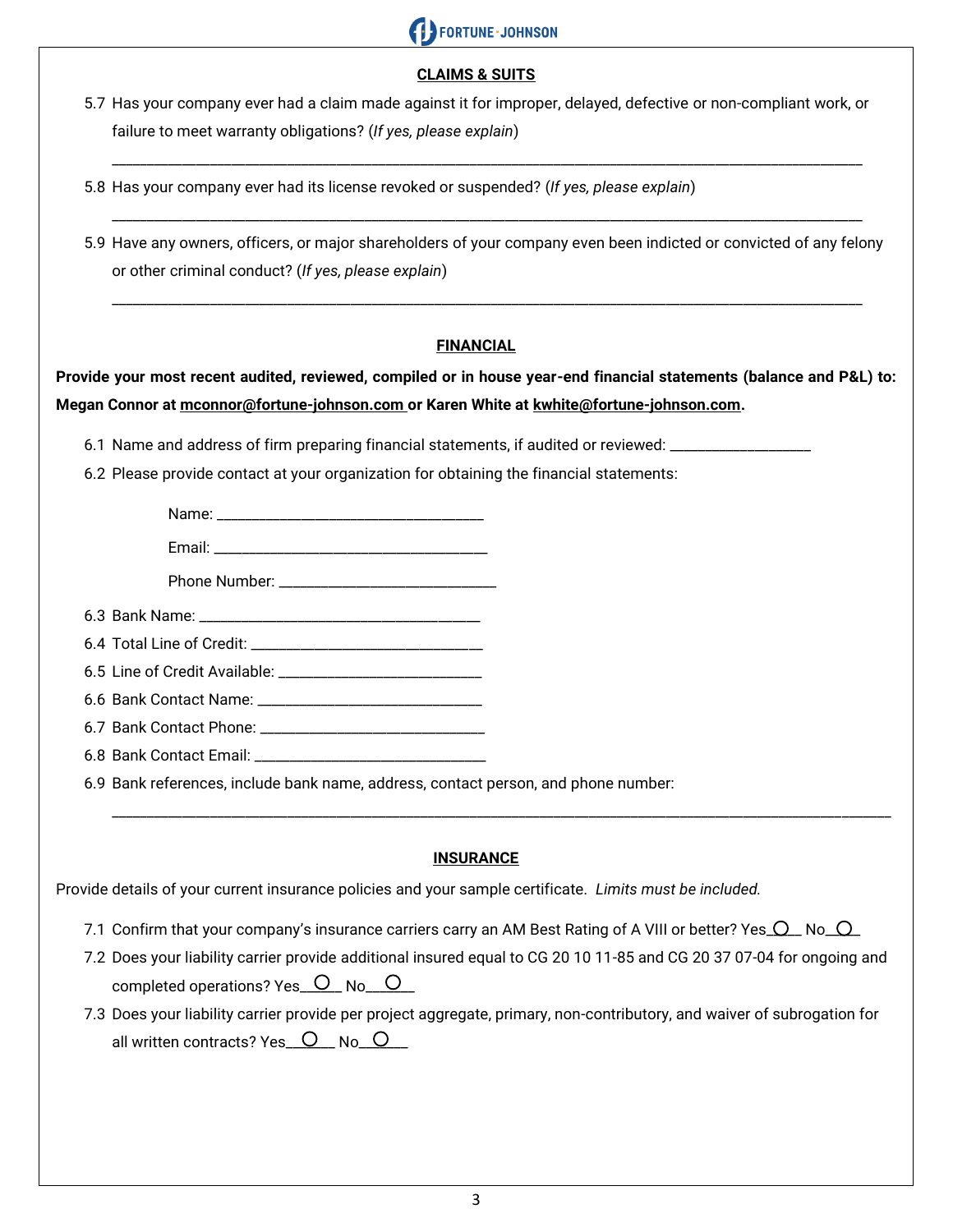# **CONTROLL OF SCHOOL**

#### **INSURANCE**

What are the details of your surety/bonding program?

| 7.9 What is the date of your company's last bond? |
|---------------------------------------------------|

#### **SAFETY**

8.1 Does your organization have a written safety program? Yes  $Q$  No  $Q$ 

8.2 What is your company's insurance EMR(experience modification rate)?

| 8.3 Does your organizations safety program include instructions on the following? |                    |  |
|-----------------------------------------------------------------------------------|--------------------|--|
| Safety work practices                                                             | Yes O No O         |  |
| Safety supervision                                                                | $Yes$ $O$ $No$ $O$ |  |
| Toolbox safety meetings                                                           | Yes $O$ No $O$     |  |

| First aid procedures | Yes $O$ No $O$ |  |
|----------------------|----------------|--|

Emergency procedures Yes O No O

| 8.4 Does your organization conduct project safety inspections? | Yes O No O |  |
|----------------------------------------------------------------|------------|--|
|----------------------------------------------------------------|------------|--|

8.5 Does your organization hold project safety meetings for supervisors? Yes  $\overline{O}$  No  $\overline{O}$ If yes, how often? \_\_\_\_\_\_\_\_\_\_\_\_\_\_\_\_\_\_\_\_\_\_\_\_\_\_\_\_\_\_\_\_\_\_\_\_\_\_\_\_\_\_\_\_\_\_\_\_\_\_\_

8.6 Does your organization have a drug and alcohol testing policy? Yes  $\overline{O}$  No  $\overline{O}$ 

8.7 What are your company's OSHA 300 results?

| Year: _________________                                                                                |
|--------------------------------------------------------------------------------------------------------|
| Total Number of Deaths: ___________________                                                            |
| Total Number of Cases with Days Away: ___________________                                              |
| Total Number of Cases with Restriction/Transfer: __________________                                    |
| Other Recordable Cases: ____________________                                                           |
| Total Number of Hours Worked: ________________________                                                 |
| Yes O No O<br>8.8 Do you have a written safety and health program/manual?                              |
| 8.9 Does your company have a safety training program?<br>$\_$ No $\_$ $\circlearrowleft$<br>Yes $\cup$ |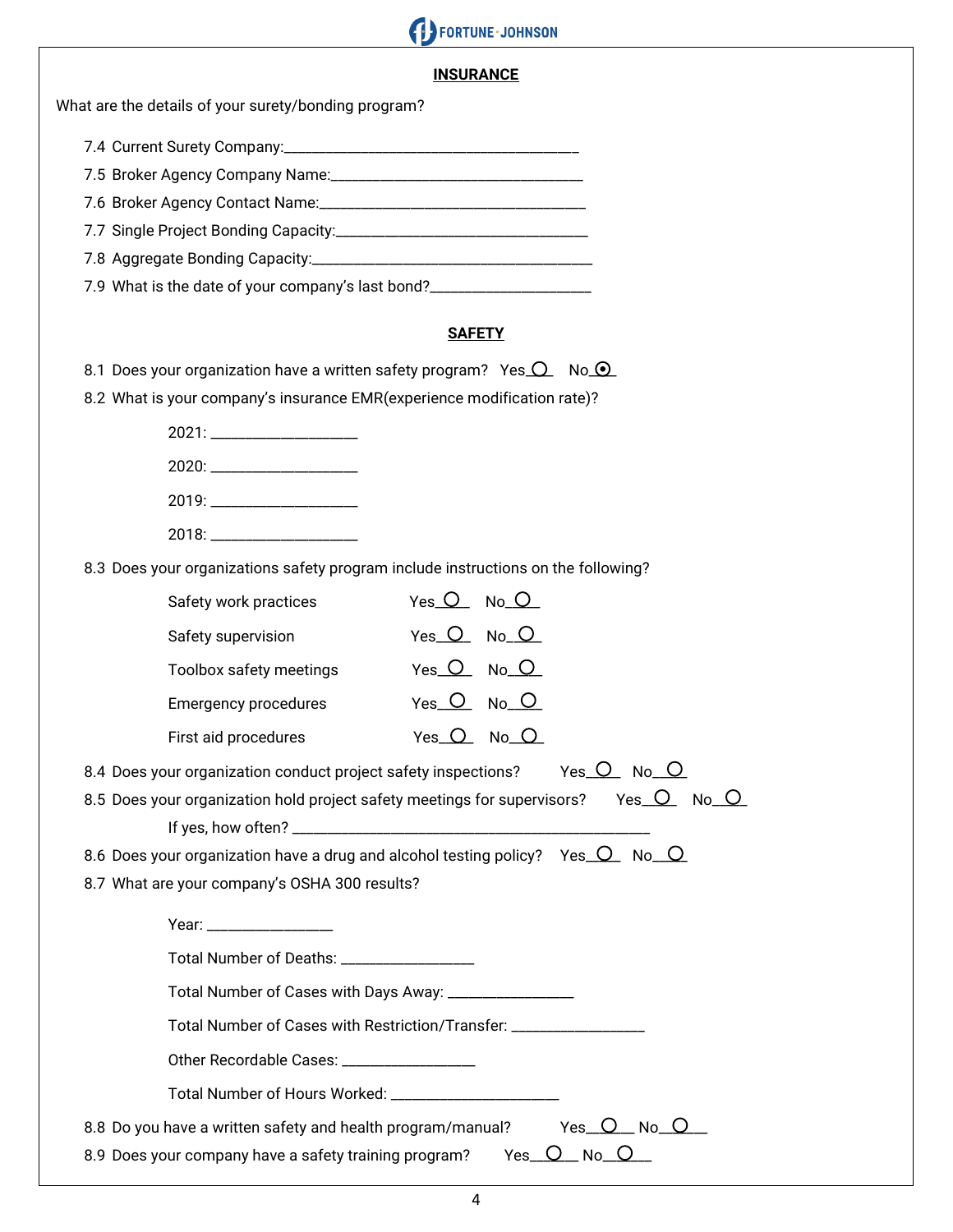# FORTUNE - JOHNSON

## **SAFETY**

| 8.10 Do you have a documented occupational safety & health training program for newly hired or promoted first line<br>$Yes$ $O$ $No$ $O$<br>supervisors or foremen? |
|---------------------------------------------------------------------------------------------------------------------------------------------------------------------|
|                                                                                                                                                                     |
| Does your company have a written drug policy? $Yes \_Q \_ No \_Q$<br>8.11                                                                                           |
| Do all field workers have a current OSHA 10 certificate? Yes O No O<br>8.12                                                                                         |
| Do all field supervisory staff (superintendents, PMs, supervisors) have OSHA 30 certificate? Yes O No O<br>8.13                                                     |
| 8.14 Has your company had a fatality in the past 3 years? Yes $O$ No $O$                                                                                            |
| 8.15 Has your company received any OSHA citations in the last 3 years? Yes $\overline{O}$ No $\overline{O}$                                                         |
| If yes, please provide the date of the violation, the violation type, and what has been done to prevent similar                                                     |
|                                                                                                                                                                     |
| 8.16 Do you conduct field safety inspections to determine compliance with applicable federal, state, local, and                                                     |
|                                                                                                                                                                     |
|                                                                                                                                                                     |
| 8.17 Are inspection reports generated? Yes O No O                                                                                                                   |
|                                                                                                                                                                     |
| 8.18 Does your company have a Drug Free Workplace Program? Yes O No O                                                                                               |
| If yes, describe the type of testing included (i.e., pre-employment, random, post incident, or reasonable                                                           |
|                                                                                                                                                                     |
| 8.19 Does your company conduct injury, incidents, and near-miss investigations? Yes C No C                                                                          |
| 8.20 If yes, who conducts the investigations (name, title)?_____________________                                                                                    |
| 8.21 List all OSHA Citations and Notifications of penalty, monetary or other, the subcontractor has received within the                                             |
| last five years (indicate the final disposition as applicable and attach additional sheets as necessary).                                                           |